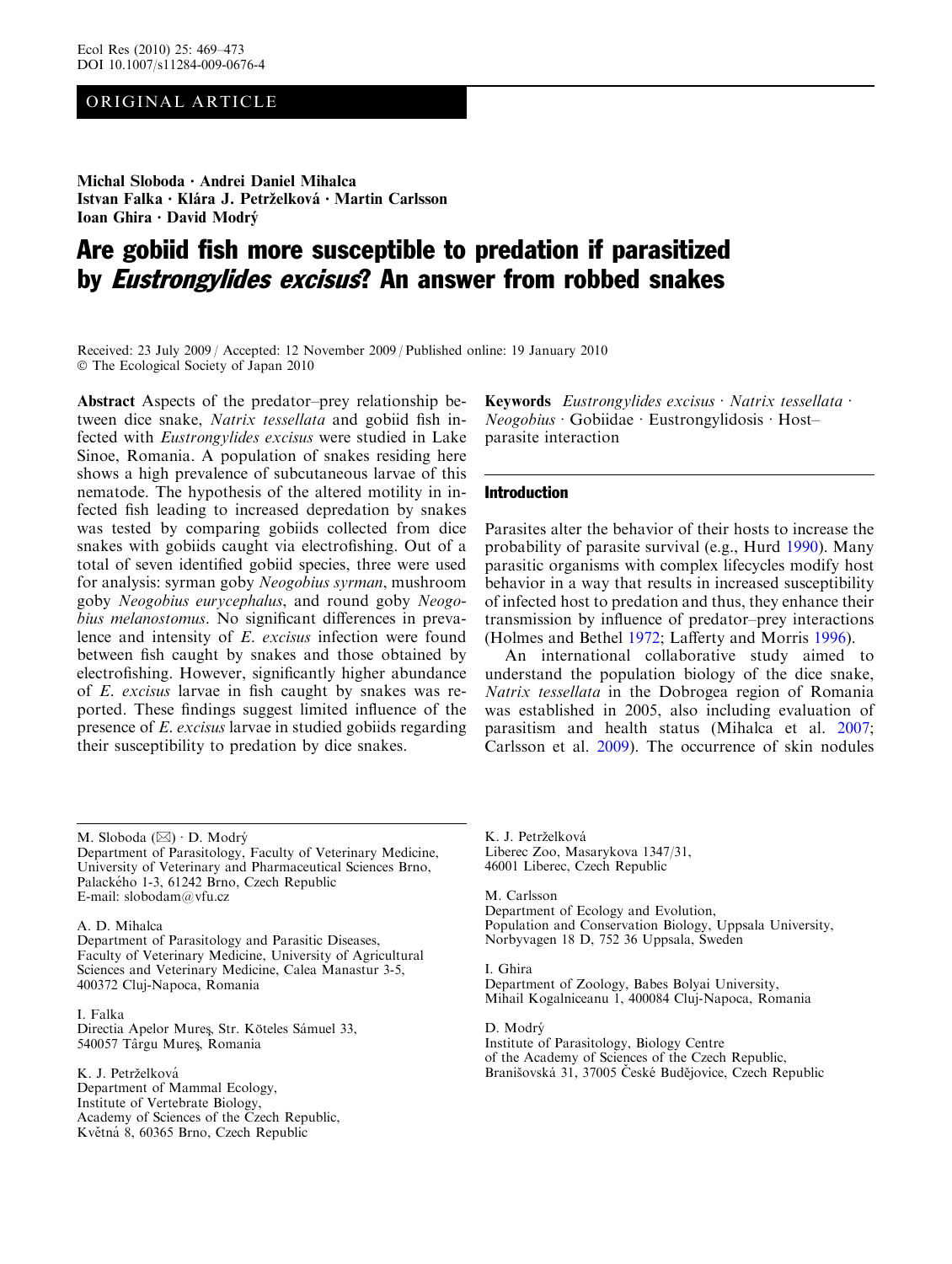formed by nematode larvae was recorded; nematodes obtained from dissected snake carcasses were determined as L3 and L4 larvae of Eustrongylides excisus (Mihalca [2007\)](#page-4-0) with prevalence exceeding 50% (Carlsson et al. [2009](#page-4-0)).

Nematodes of the genus Eustrongylides Jägerskiöld 1909 are heteroxenous in their life cycle, involving oligochaetes as first and fish as second intermediate hosts. Piscivorous birds, commonly cormorants, are the definitive hosts (Karmanova [1968](#page-4-0); Anderson [2000](#page-4-0)). In some cases, vertebrates other than fish (e.g., piscivorous snakes) may enter the life cycle of Eustrongylides (Kirin [2002](#page-4-0); Yildirimhan et al. [2007](#page-4-0)) and severe pathology is frequently observed in these hosts (Lichtenfels and Lavies [1976](#page-4-0); Bursey [1986;](#page-4-0) Mihalca et al. [2007](#page-4-0)).

Natrix tessellata is a medium-sized snake that is abundant in aquatic habitats throughout Europe, showing ecological plasticity in niche utilization. In all populations, fish represent the major part of the diet (Luiselli and Rugiero [1991;](#page-4-0) Filippi et al. [1996](#page-4-0)). In fact, N. tessellata is the only European snake foraging in sea and/or brackish water and, therefore, the diet composition varies according to inhabited areas (Luiselli et al. [2007](#page-4-0)). In the Dobrogea region, Romania, N. tessellata forages in the brackish waters of Lake Sinoe and it feeds almost exclusively upon gobiid fish (Perciformes: Gobiidae) (Carlsson et al. [2009](#page-4-0)).

In fish, infection of Eustrongylides larvae has been recorded to increase the predation susceptibility (Coyner et al. [2001](#page-4-0)) when Eustrongylides-infected fish exhibited erratic movement compared to non-infected ones. A pilot study performed by the authors in 2005–2006 indicated a high prevalence of E. excisus larvae in gobiids (exceeding  $20\%$ , unpublished data) in N. tessellata habitats in Dobrogea region. Based on these findings, a possible explanation for the high occurrence of E. excisus larvae in dice snakes in the studied population is the effect of higher predation susceptibility of infected fish in accordance with Coyner et al. [\(2001](#page-4-0)).

Dice snakes usually return to the shoreline or into protective reeds to ingest their prey while preventing escape. This feeding behavior gave us the opportunity to ''steal'' the fish from snakes and to examine them for the presence/absence of E. excisus larvae. We here report on an investigation whether or not infected gobiids are more susceptible to predation from dice snakes by collecting (''robbing'') recently caught fish–prey from captured snakes and comparing the results with the representative sample from the same fish population obtained by electrofishing.

# **Methods**

# Study site, timing

This study was conducted from 8 July 2007 to 26 July 2007 in Lake Sinoe, Histria, Constanta County, Romania (44.54°N, 28.93°E). Lake Sinoe is the southernmost

lagoon lake of the Danube Delta system, a shallow lake, mostly less than 2 m deep, and about  $170 \text{ km}^2$  in area, with reeds *(Phragmithes australis)* growing along almost the entire shoreline (Dorosencu et al. [2004\)](#page-4-0). It is still connected with the Black Sea and thus contains brackish water. Salinity levels fluctuate and depend on freshwater from the Danube and varying influx of saline water from the Black Sea (Alexandrov et al. [2000\)](#page-4-0).

#### Snake captured fish (SC samples)

A 100-m strip of shoreline was patrolled daily from 0700 to 1600 hours. Snakes were captured as they were swallowing their piscine prey at or near the shoreline, or as they were moving towards the shore (Fig. [1](#page-2-0)a). They were ''robbed'' either by taking the fish out of their mouth, or from their stomach by forced regurgitation if they had already swallowed the fish. For the shortest possible time prior to the processing (maximum 2 h), fish specimens were stored individually in plastic vials due to frequently observed active evasion of E. excisus larvae through the body wall, which might otherwise have biased the observed data (Fig. [1](#page-2-0)b).

#### Collection of fish by electrofishing (EC samples)

Electrofishing was performed on 12 July 2007 in the in the same area where the feeding snakes were collected. Scubla ELT60 electrofishing equipment was used, with a maximum output power of 940 V, pulsed with a frequency of 25–100 impulses/s or with waveform output power of maximum 500 V; stunned fish were collected with a net.

Fish examination, nematode collection

Alive fish were anaesthetized with clove oil and killed with a solution of tricaine methane sulfonate (TMS/ MS222, 250 mg/l); total length was measured prior to dissection. The body cavity was opened with scissors; viscera were removed and examined for the presence of E. excisus larvae. In order to count the prevalence (% of infected fish in both EC and SC), abundance (total no. of larvae in EC and SC) and intensity (number of larvae in infected individuals in EC and SC), larvae were counted in each fish specimen. Following dissection, the fish were stored in 70% ethanol. Taxonomic determination of fish was performed according to keys given by Banarescu ([1964](#page-4-0)) and Otel ([2007](#page-4-0)).

### Statistical analysis

Three fish species most abundant in both the EC and SC samples (Neogobius eurycephalus, N. syrman, and N. melanostomus) were used for analysis. To compare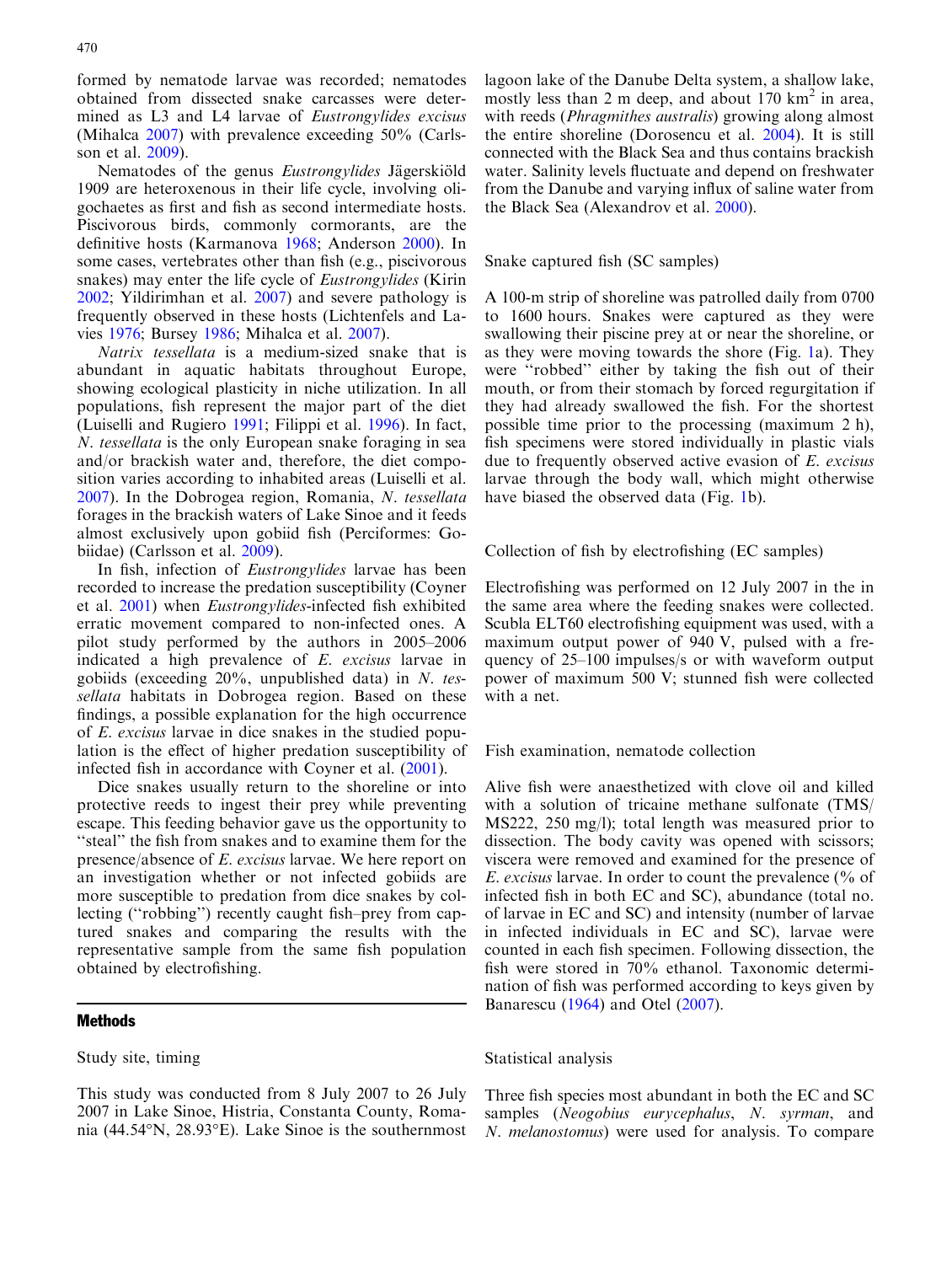<span id="page-2-0"></span>Fig. 1 Poikilotherm hosts of Eustrongylides excisus in the study site. a Natrix tessellata coming to ingest the preyed gobiid fish to the shore of the Lake Sinoe, b active evasion of E. excisus larva (arrow) after euthanasia of the gobiid fish, c E. excisus larva, free in the body cavity of gobiid fish. Scale bars for b and  $c = 1$  cm



frequencies of fish positive for E. excisus between SC and EC samples we performed generalized linear model (GLZ) analysis of covariance (ANCOVA) with binomial distribution and species of fish as categorical factor. The length of fish was included as covariate to remove a possible effect of length of fish on parasite infection (Coyner et al. [2002](#page-4-0)). To examine possible differences in abundance and intensity of E. excisus infection between SC and EC samples we employed generalized linear model (GLZ) analysis of covariance (ANCOVA) with Poisson distribution and with length of fish as covariate and species of fish as a categorical factor. All statistical analyses were performed in STATISTICA (version 8.0, StatSoft, Inc. 2008).

### **Results**

### Gobiid fish obtained

Altogether, 149 gobiids were collected from a total of 96 snakes (SC samples) and a total number of 192 gobiid fish were caught by electrofishing (EC samples). Seven species were identified in SC, EC samples, or both: Neogobius eurycephalus (Kessler, 1874), N. fluviatilis (Pallas, 1814), N. kessleri (Günther, 1861), N. syrman (Nordmann, 1840), N. melanostomus (Pallas, 1814), N. ratan (Nordmann, 1840) and Knipowitschia caucasica (Berg, 1916). Data on mean values of prevalence, abundance and intensity of Eustrongylides excisus infection for the three gobiid species (N. syrman, N. eurycephalus and N. melanostomus) with sufficient numbers from both SC and EC samples analyzed in this study, are presented in Table [1](#page-3-0).

Prevalence, abundance, and intensity of E. excisus infection

No gross pathological changes were observed in infected fish during the dissections. Larvae were found either moving freely (Fig. 1c) or coiled up within capsules in the body cavity of fish.

We found no significant differences in prevalence of E. excisus between SC and EC (GLZ ANCOVA: length of fish:  $\chi^2 = 0.39$ ,  $p = 0.53$ ; origin:  $\chi^2 = 2.00$ ,  $p = 0.16$ ; species:  $\chi^2 = 0.50$ ,  $p = 0.78$ ; origin  $\times$  species:  $\chi^2 = 2.14$ ,  $p = 0.34$ ). However, the abundance of E. excisus was higher in the SC samples than in the EC especially for N. eurycephalus and N. melanostomus (GLZ ANCOVA: length of fish:  $\chi^2 = 0.12$ ,  $p = 0.73$ ; origin:  $\chi^2 = 3.99$ ,  $p = 0.05$ ; species:  $\chi^2 = 0.17$ ,  $p = 0.92$ ; origin  $\times$  species:  $\chi^2 = 3.15$ ,  $p = 0.21$ , see Table [1](#page-3-0)), but the intensity of infection did not significantly differ between the EC and the SC samples (GLZ ANCOVA: length of fish:  $\chi^2 = 0.02$ ,  $p = 0.89$ ; origin:  $\chi^2 = 0.17$ ,  $p = 0.68$ ; species:  $\chi^2 = 0.14$ ,  $p = 0.93$ ; origin  $\times$  species:  $\chi^2 = 0.34, p = 0.84$ .

# **Discussion**

Behavioral changes of piscine hosts involved in the life cycle of parasitic helminths are well known (Moore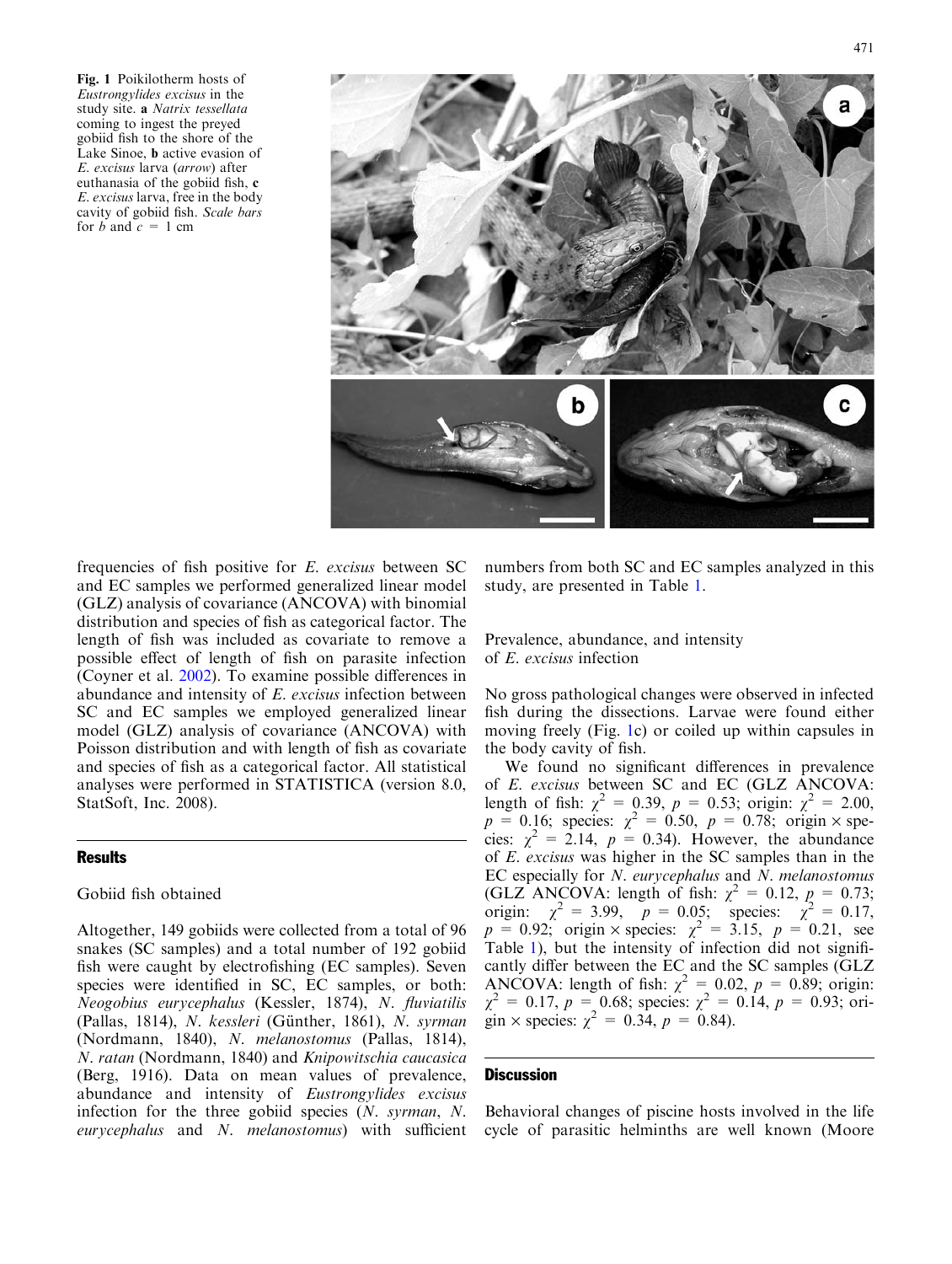<span id="page-3-0"></span>Table 1 Mean values of prevalence, abundance and intensity of Eustrongylides excisus infection in selected species of gobiids

| Gobiid species                                  | Prevalence of<br>E. excisus $(\% )$                |                                                      | Abundance of<br><i>E. excisus</i> (larvae)     |                                                  | Intensity of <i>E. excisus</i> infection<br>(larvae/infected fish) |                                              |
|-------------------------------------------------|----------------------------------------------------|------------------------------------------------------|------------------------------------------------|--------------------------------------------------|--------------------------------------------------------------------|----------------------------------------------|
|                                                 | $SC$ (no. of fish)                                 | $EC$ (no. of fish)                                   | SC (no. of fish)                               | $EC$ (no. of fish)                               | SC (no. of fish)                                                   | $EC$ (no. of fish)                           |
| N. syrman<br>N. eurycephalus<br>N. melanostomus | 23.3 $(n = 60)$<br>$29.6(n = 27)$<br>$25.0(n = 4)$ | $21.5(n = 121)$<br>$9.5 (n = 21)$<br>$10.0 (n = 10)$ | $0.3(n = 60)$<br>$0.4(n = 27)$<br>$0.5(n = 4)$ | $0.3(n = 121)$<br>$0.1(n = 21)$<br>$0.1(n = 10)$ | 1.2 $(n = 14)$<br>$1.5(n = 8)$<br>$2(n = 1)$                       | 1.2 $(n = 26)$<br>$1.5(n = 2)$<br>$1(n = 1)$ |

SC fish obtained from snakes, EC fish obtained by electrofishing

[2002](#page-4-0)). An example might be Euhaplorchis californiensis, trematode infecting California killifish (Fundulus parvipinnis). Cercariae of this parasite migrate to the brain, where they encyst, and by settling on the brain, this parasite has the potential to steer the fish towards a bird definitive host (Lafferty and Morris [1996\)](#page-4-0). Another case worth mentioning might be Schistocephalus solidus, a cestode infecting the threespine stickleback, Gasterosteus aculeatus. It has been shown to be responsible for delayed/limited response to attacks by predators in infected fish–hosts (Ness and Fostrer [1999\)](#page-4-0). The effect of Eustrongylides nematodes on the behavior of their piscine hosts was confirmed for E. ignotus where higher predation susceptibility occurs in infected fish (Coyner et al. [2001](#page-4-0)). All these parasitic helminths utilize two main strategies in increasing the likelihood of intermediate host predation as suggested by Holmes and Bethel ([1972\)](#page-4-0); (a) alteration of the body condition and movement of the intermediate host and (b) its disorientation.

In concordance with these findings, we anticipated that infected fish would be preyed upon by dice snakes to a higher extent than non-infected ones. However, we did not find significant differences in prevalence or intensity of E. excisus infection in fish caught by snakes compared to fish caught by electrofishing. Yet, higher abundance of E. excisus in fish obtained from snakes in comparison to abundance in electrofished specimens was recorded, especially for N. eurycephalus and N. melanostomus, although sample sizes were limited. To clarify if parasitized N. eurycephalus and N. melanostomus are really more susceptible to snake predation under natural conditions, increased sample sizes are needed.

The presence of eustrongylid larvae has been described in 17 orders of fish worldwide (Bangham [1939](#page-4-0), [1940](#page-4-0); Karmanova [1968;](#page-4-0) Spalding et al. [1993](#page-4-0)). After ingestion of infected oligochaetes by a fish, the eustrongylid larva migrates from the digestive tract to the body cavity or muscles of the body wall (Measures [1988](#page-4-0)). In the latter, it might cause hyperplasia of the tissue resulting in encystment of the larva in a capsule (Cooper et al. [1978\)](#page-4-0), while in other cases larvae might remain free in the body cavity (Paperna [1974\)](#page-4-0). A swelling of the body with a formation of a strongly melanized capsule has been described (Brugni and Viozzi [1999\)](#page-4-0). Mortality of infected fish has also been documented in commercial fisheries (Bangham [1972\)](#page-4-0). In our study, we observed both encysted and free larvae of E. excisus with no gross lesions, suggesting limited

pathogenicity of these nematodes in examined gobiid fish.

Pelagic Gambusia affinis that were used to test the similar hypothesis were most likely altered in movement if infected with Eustrongylides larvae (Coyner et al. [2001\)](#page-4-0). Such alteration caused their higher predation susceptibility to centrarchid fish, the sight predators that cue on movement of the prey. However, gobiid prey fish tested in our study are benthic, with most species preferring shelter under rocks (Hoese [1998](#page-4-0)). Moreover, the visibility in the eutrophic water of Sinoe Lake is minimal and the snakes hunt the fish under the stones, on the bottom. Then, the altered reaction times or motility of infected fish, if any, might not necessarily handicap them compared to the non-infected ones.

Ecological differences between the studied gobiids in our locality could explain the varying results obtained from the different species. Neogobius fluviatilis and N. kessleri seamed to be more available for EF. These species have a wider habitat preference and mobility (Banarescu [1964](#page-4-0); Otel [2007\)](#page-4-0), which might make them more difficult to catch for the snakes. In fact, N. syrman is the only really stagnophillic species among the dominant gobiid species from our samples. The high frequency of N. syrman, which prefers sandy substratum (Otel [2007](#page-4-0)) in our SC sample set suggests that the dice snakes hunt for fish in a variety of habitats and not only along the surveyed rocky shoreline. Lake Sinoe is shallow and mainly sandy bottomed, with some rocky shoreline areas. Electrofishing worked well in both sandy and rocky areas and the stunned fish usually floated to the surface, especially on sandy substrate. In rocky areas, fish commonly remained underneath the rocks where they had been hiding and had to be located and collected by hand. Hence, we attribute the large number of electrofished N. syrman compared to N. eurycephalus to methodological artifacts. The number of snake-caught N. syrman being more than twice the number of *N. eurycephalus*, is reflective of the abundance of the respective species in bottom habitats.

The reported prevalence of Eustrongylides larvae in fish other than gobiids is usually lower, e.g., 2.45% in Gambusia holbrooki (Frederick et al. [1996](#page-4-0)) or 0.78–8% in Galaxias maculatus (Brugni and Viozzi [1999\)](#page-4-0) than those we recorded in gobiids in Lake Sinoe. High prevalence, abundance and intensity of Eustrongylides larvae in gobiid fish in comparison to other syntopic piscines are given by Sattari et al. ([2005](#page-4-0), [2008\)](#page-4-0).